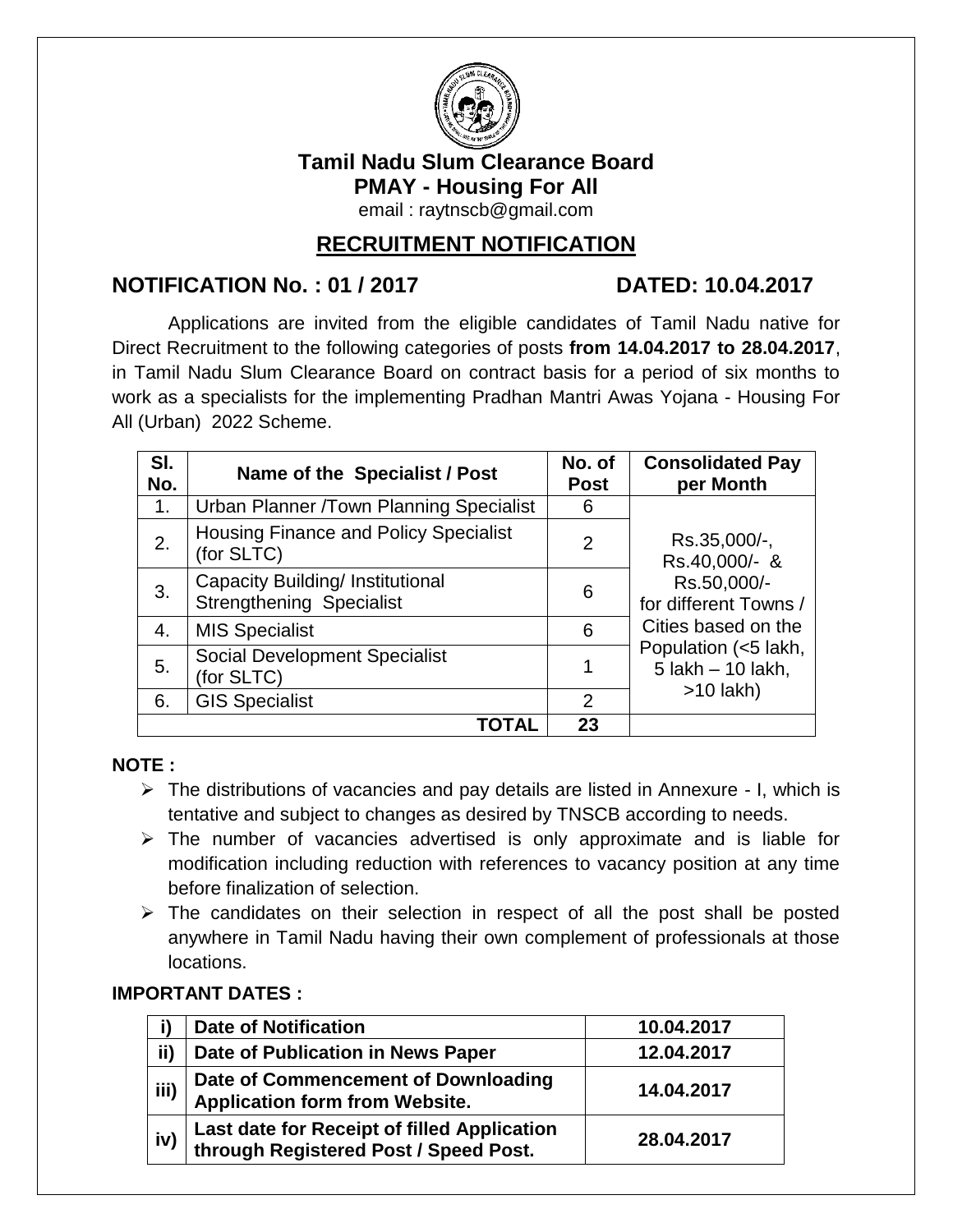# **ELIGIBILITY CRITERIA**

## **A. Age (AS ON 01.04.2017)**

In view of the guidelines of "Housing for All" under Pradhan Mantri Awas Yojana, Applications are invited from the eligible candidates for participating in the selection process for the engagement of specialist for **S**tate **L**evel **T**echnical **C**ell (SLTC) / City **L**evel **T**echnical **C**ells (CLTCs)under Housing for All (HFA) purely on contractual basis.

## **Age between 21 Years (Should have completed) and 40 Years (Should not have completed)**

## **B. Educational Qualification and experience:**

## 1) **Urban Planner / Town Planning Specialist :**

- i) Graduate Degree in urban Planning or Regional planning or Architecture management with at least 5-7 years experience in a managerial position.
- ii) Having experience in project management with 3 to 5 years in managerial position.
- iii) Experience in working with large scale urban development / affordable housing / slum development projects / programme
- iv) Experience in implementing urban reforms for states / ULBs

#### **Roles and Responsibilities**

- i) Handholding support to the ULBs for the preparation of HFAPoA, DPR and AIP.
- ii) Handholding support to the ULBs in identifying slum pockets and other lands for housing development.
- iii) As part of the slum mapping exercise, assist the ULB in identifying ownership of the land occupied by slums and mapping of the same.
- iv) Handholding support to the ULBs in tenability analysis and choosing options for untenable slums.
- v) Assist the ULBs in selection of appropriate model for the in-situ slum redevelopment.
- vi) Review the city Master Plan and provide inputs to revise it in accordance with the mandatory conditions under the Mission.
- vii) Provide support in developing (approved) building layout plans for EWS/LIG housing.
- viii) Provide advice to MoHUPA on increasing financial inclusion for the urban poor.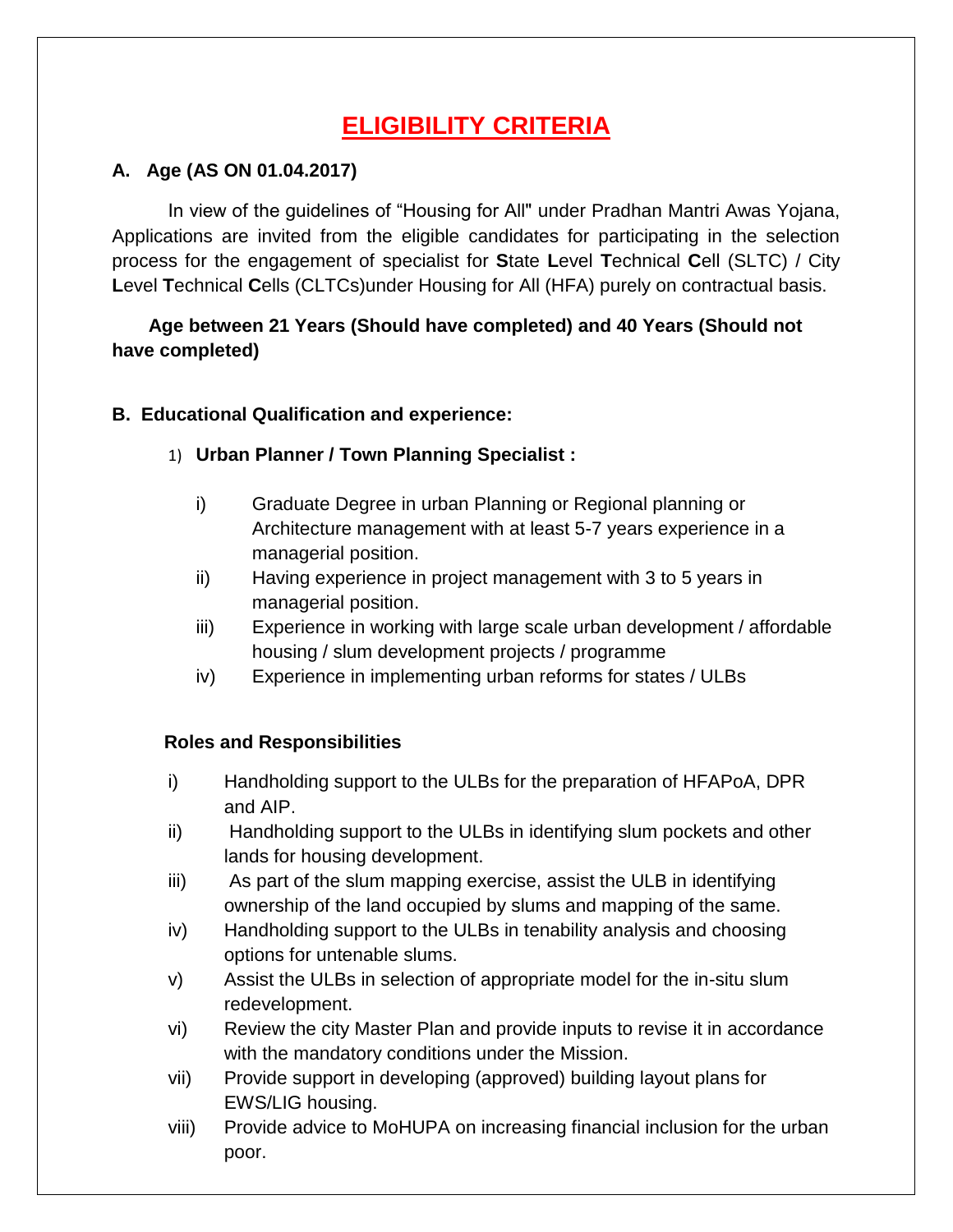- ix) Develop AIP on the basis of HFAPoAs of the ULBs in consultations with State.
- x) Handholding support to States /UTs for the implementation of the slum redevelopment and Affordable Housing programmes.
- xi) Develop MIS formats and compilation of data from the ULBs.
- xii) Develop periodic monitoring system for achievements under each scheme components.

## **2. Housing Finance and policy Specialist :**

- i) Graduate Degree in finance from recognized university with 5-7 years of experience in housing finance sector.
- ii) Having 3-5 years experience in Housing finance and Banking and housing policy
- iii) Experience in working with state Government to examine and develop a range of option for financing housing projects.
- iv) Experience in training ULBs staff on municipal finance, project finance and resource mobilization
- v) Experience in promoting dialogue between all stake holders involved in the Housing finance sector at state level.
- vi) Experience in identifying and qualifying potential capital financing sources for housing finance in the country.

#### **Roles and Responsibilities**

- i) Undertake data and financial analysis on Housing Finance for the urban poor.
- ii) Prepare housing finance strategy for the State/UTs.
- iii) Co-ordinate with various HFIs and Banks at state level for ensuring support for the implementation of the programme.
- iv) Analyse the possible financing provisions for the State/UT.
- v) Undertake data analysis and fixing targets under CLSS component.
- vi) Monitor the utilization of funds and the achievement of targets of CLSS component periodically.
- vii) Provide inputs into MIS and reporting formats for CLSS component.
- viii) Organise meetings with Central Nodal Agencies (CNAs), i.e., National Housing Bank (NHB) and HUDCO and eliciting their feedback in coordination with the Mission Directorate.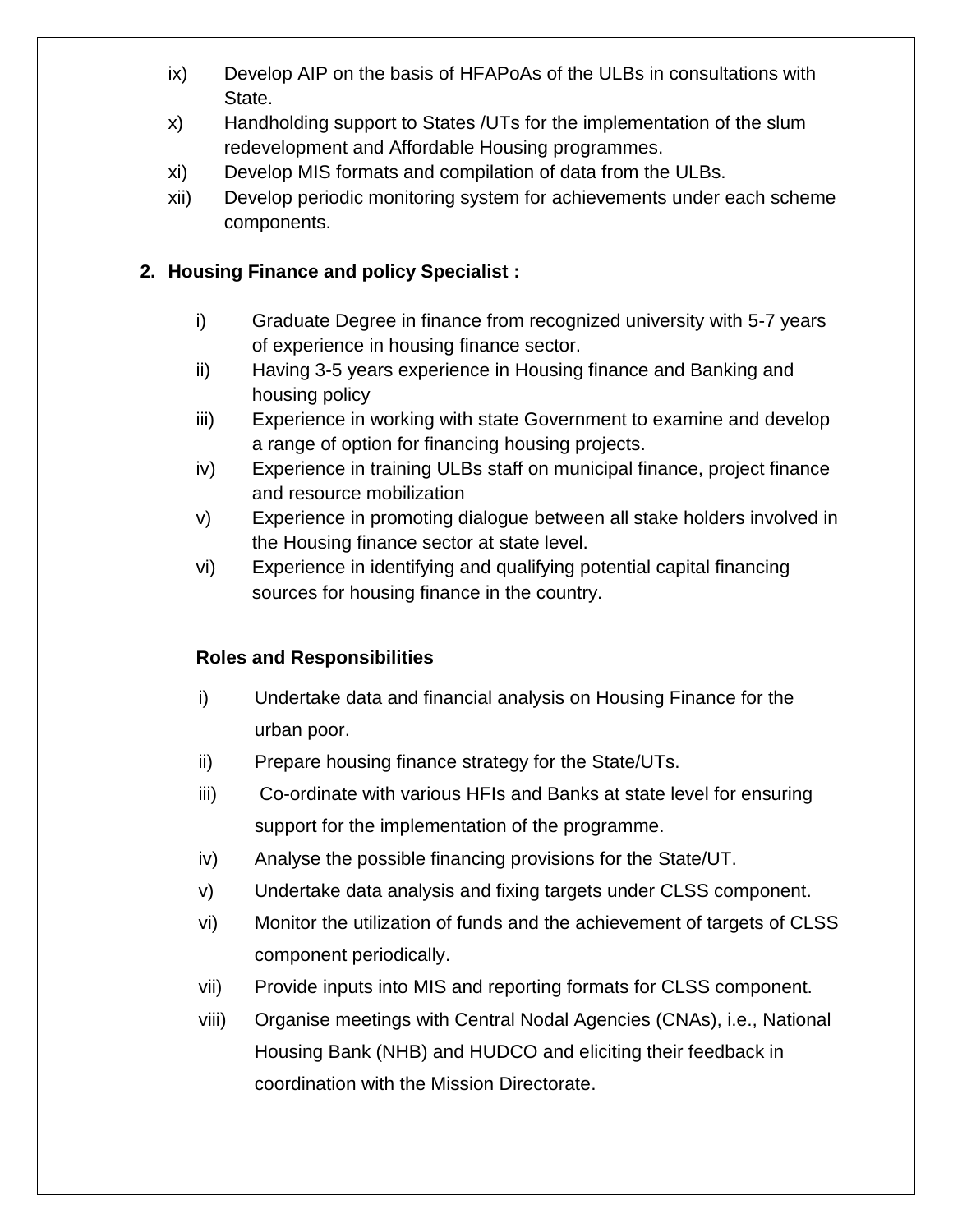## **3. Capacity Building / Institutional Strengthening Specialist :**

- i) Graduate Degree in urban planning or management or social sciences.
- ii) 5 -7 years of working experience in Urban development sector.
- iii) Wide knowledge and experience in implementing capacity building programme for state and ULBs.
- iv) Experience in designing, implementing and evaluating capacity building activities, preferably in the Municipal environment.

## **Roles and Responsibilities**:

- i) Prepare a capacity-building plan for the city/ULB based training need assessment.
- ii) Develop a road map and capacity building modules in local language for conducting training programmes on HFA components.
- iii) Coordinate the implementation of capacity building programmes.
- iv) Develop the database of trainers and resource persons on urban poverty alleviation, planning, community participation, social development, engineering etc.
- v) Prepare reports of the trainings and capacity building programme.
- vi) Undertake the follow up of the training and capacity building programme.
- vii) Organize study tours, exposure visits etc. to facilitate ULBs in cross learning.
- viii) Monitor the impacts of training programmes and document learning's from the field.
- ix) Any other related tasks that may be entrusted upon by the head of ULB.

## **4. Management Information Specialist (MIS) :**

- i) Graduate Degree in computer science or Electronics MCA/PGDCA
- ii) 5 7 years of working experience in Government / semi Government/ autonomous organization / Private company of repute.
- iii) Exposure to software development and project management, data base management, MIS etc.,
- iv) Ability to work in a team and train staff to use the systems.

## **Roles and Responsibilities**

- i) Coordination of data entry of the activities of Mission and file uploads into systems to be used by SLNA.
- ii) Support Local Bodies in coordinating/monitoring the housing demand surveys.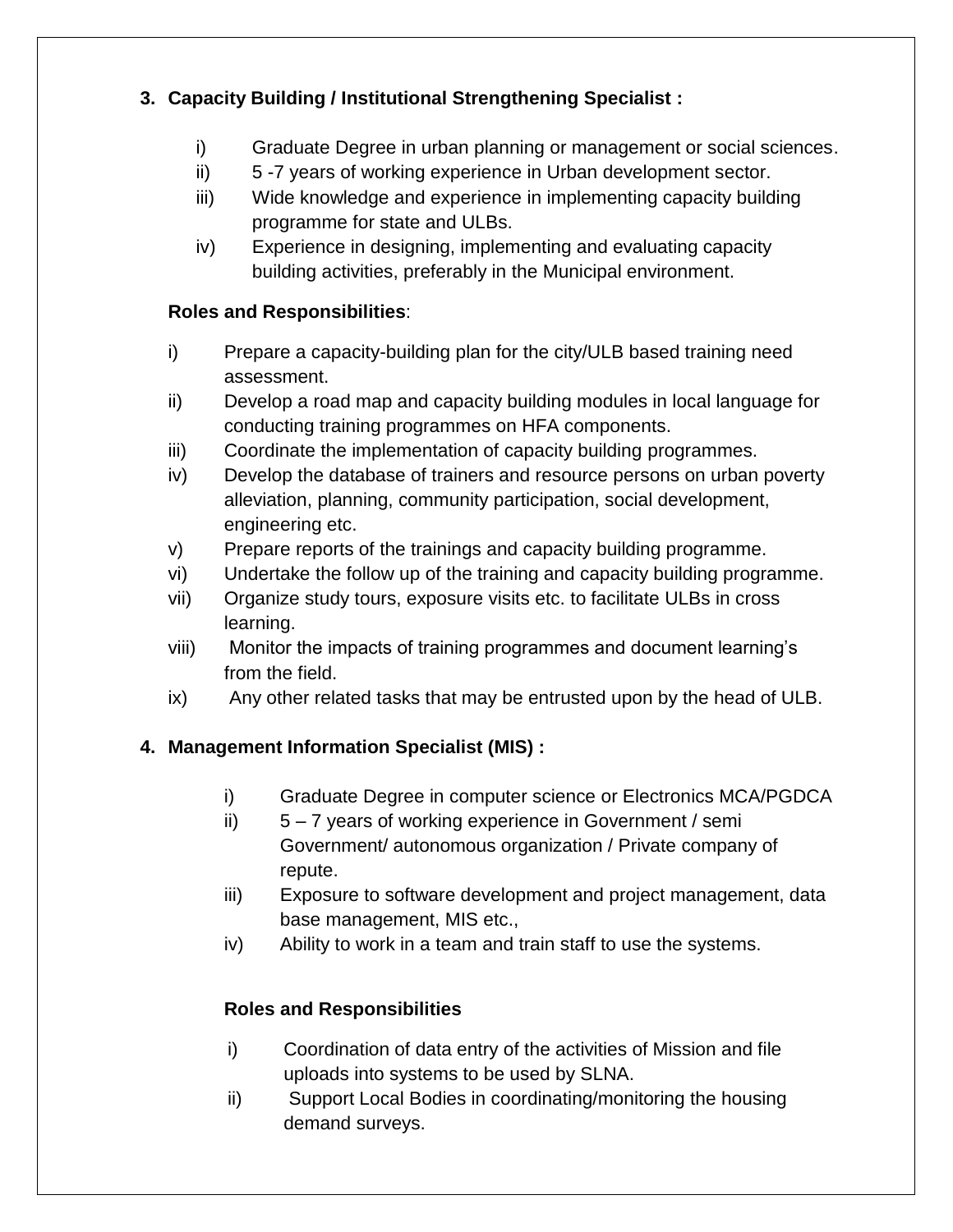- iii) Work closely with the Urban Planning expert and support ULBs for the development of a MIS of land related data at state/city level that will include geo tagging references of the proposed housings.
- iv) Coordinate management of electronic data pertaining to the SLNA, including soft copies of letters, reports and numerical data. This may involve conversion of data and reports in hard copy to electronic form, as well as their storage in an organized filing system.
- v) Furnish reports/quarterly progress report to MoHUPA through SLSMC/SLNA.
- vi) Provide assistance to the City level MIS specialists as and when required.
- vii) Any other related tasks that may be entrusted upon by State/SLNA.

## **5. Social Development Specialist :**

- i) Graduate Degree or diploma in social science with practical experience of working with community / slums in the urban area
- ii) 3 to 5 years experience in under taking social and community initiatives and appraisals in the Municipal environment.
- iii) Experience in participatory methods, social mobilization, social analysis, resettlement and rehabilitation.

#### **Roles and Responsibilities**

The social development specialist will work closely with the housing finance and policy specialist and work towards implementation of social reforms, strengthening and empowerment of communities, internalizing stakeholder consultations into operating procedures and practices and optimizing the community participation. In addition, the specialist will be responsible for the following:

- i) Support the ULBs in the urban poor governance, empowering the local communities, ensuring social development, community participation.
- ii) Developing a consultation mechanism with the stakeholders (before project implementation) and ensure its incorporation in the HFAPoA.
- iii) Provide support to ULBs in building partnerships with the local communities and mobilizing people in pursuit of Scheme's objective.
- iv) Organize workshops to raise awareness about the specific roles and functions of community.
- v) Assess the social development impact of the project in terms of the proportion of beneficiaries in slum/non sum and EWS/LIG, proportion of total project funds allocated to the poor, and level of impact on the lives of the poor; Conduct a gender analysis and develop a Gender Checklist.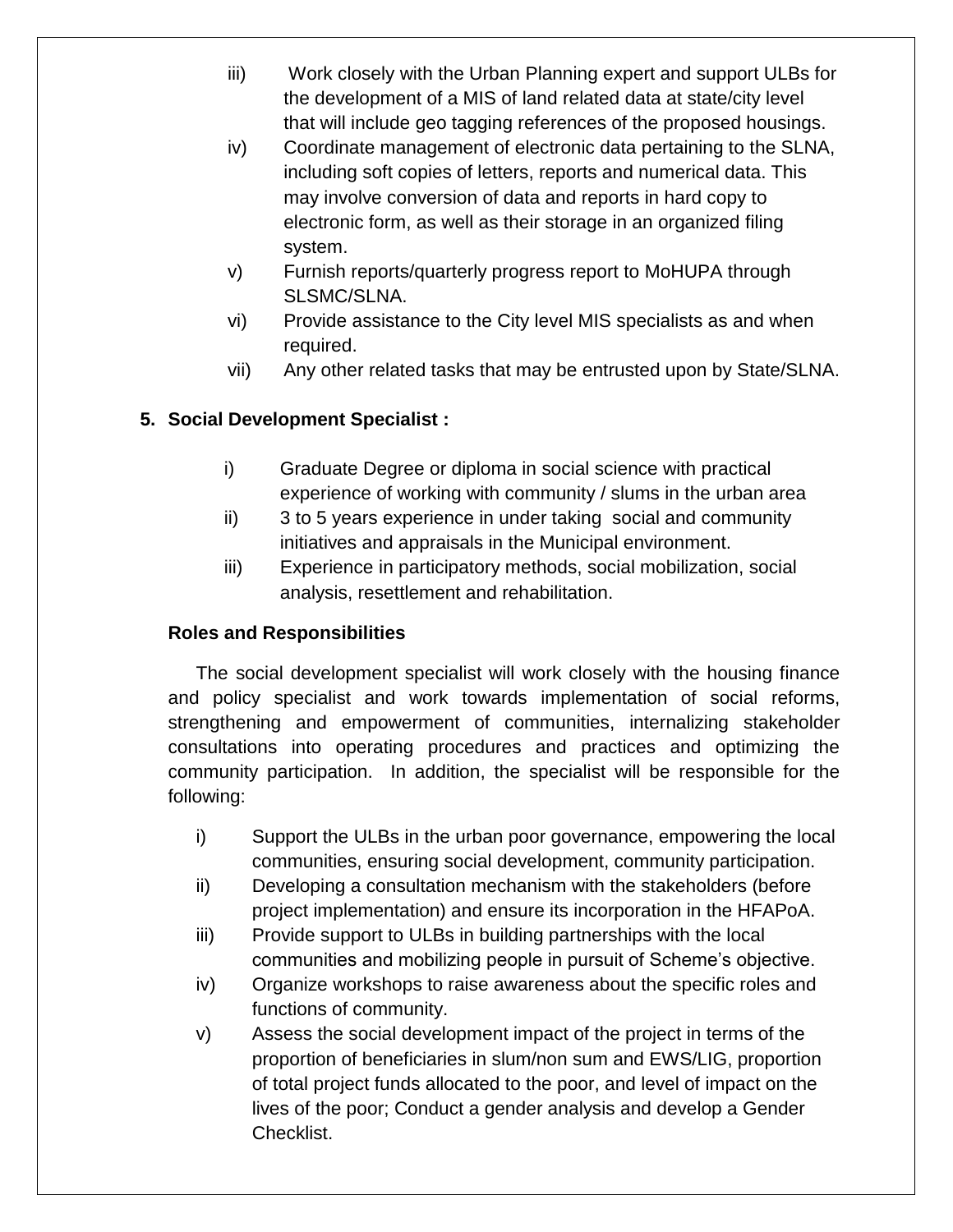- vi) Analyze the affordability of housing loans to the poor, along with willingness to pay.
- vii) Collect and analyze relevant existing survey data on low-income housing, particularly surveys in resettlement projects.
- viii) Prepare and coordinate additional surveys required for the purpose of the study.
- ix) Design and conduct training on community development and empowerment to the key Stakeholders on the scheme.
- x) Undertake social audit of the projects under HFA Mission.
- xi) Work closely with the IEC expert for knowledge dissemination.
- xii) Prepare a database of community organizations, nongovernment organizations, women's groups, and microfinance institutions involved in housing finance for the poor or interested in future involvement in the project.
- xiii) Monitor expenditure on improvement of urban services to the poor and overall social impact of projects. xiv. Any other related tasks that may be entrusted upon by the head of ULB.

## **6. Geographical Information System (GIS) Specialist :**

- i) Graduate Degree in Geography, remote sensing
- ii) 5 7 years of experience in managing or developing data bases including data collection entry and maintenance.
- iii) Experience in digital image processing and geographic information system (GIS )
- iv) Knowledge of urban planning and housing, ability to operate mobile based application software and train the staff to use the system
- v) Knowledge about geo tagging of houses in the web portal.

## **Role and Responsibilities**

- i) Work closely with the MIS Specialist in providing advisory support for collating spatial and Non – Spatial information and in GIS – MIS integration.
- ii) Support Local Bodies in coordinating / monitoring the geo tagging of BLC houses.
- iii) As part of the slum mapping exercise, assist the ULB in identifying ownership of the land occupied by slums and mapping of the same.
- iv) Preparation of the base maps for the city with slums identified /surveyed under HFA.
- v) Encourage use of GIS in the various planning functions of the ULBs.
- vi) Any other related tasks that may be entrusted upon by the head of CLTC.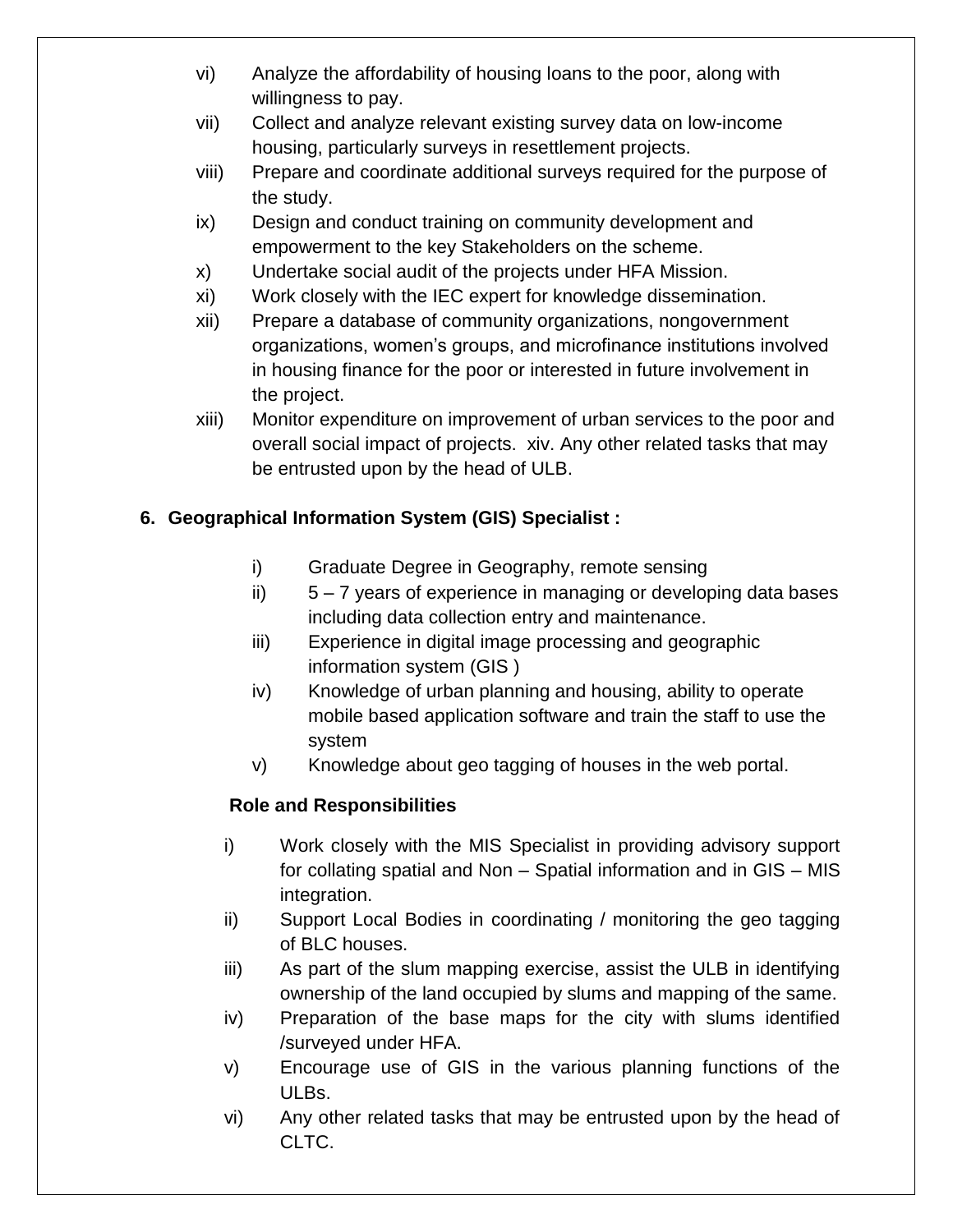**General :** If a graduate person with required experience / relevant skills is not available, minimum experience of five years for SLTC and three years for CLTCs would be desirable. However the person should have the required skills set to perform his / her duties as per the terms of References**.** The selected candidates should do all other related task that may be entrusted upon by the head of the SLTC/CLTC/SLNA.

#### **C. LANGUAGE KNOWLEDGE :**

Candidate should possess adequate knowledge of English & Tamil.

**D.** All eligible candidates shall download the application form from the website [www.tnscb.org](http://www.tnscb.org/) in Recruitment menu.

#### **E. GENERAL INFORMATION:**

**a.** Tamil Nadu Native candidates alone eligible to apply.

**b.** Applications containing wrong claims relating to other basic qualifications / Educational qualification / Experiences will be liable for rejection.

## **F. REJECTION OF APPLICATION**

#### **(At any stage of Recruitment Process)**

- a) If application is received after closing date for any reason whatsoever.
- b) If the candidate does not found to have acquired the essential qualification / experience.
- c) If Photograph, signature (not scanned) are not provided in the application form in the prescribed format.
- d) If the photocopies of all related documents are not enclosed in the applications form as well as and when asked to do so.
- e) If the candidate not used the application form in the prescribed format.
- f) In case the candidate is found using unfair means or adopting any malpractice at any stage of selection process.
- g) If the candidates attending the Certificate Verification and Viva-Voce Interview without Original Certificates, will not be allowed for Viva-Voce interview.

#### **G. OTHER IMPORTANT INSTRUCTIONS:**

 The candidates applying for any post should ensure that they fulfill all eligibility conditions for applying. Their admission to the Certificate Verification & Viva-Voce interview will be purely provisional subject to satisfying the eligibility conditions.

 Call letter shall not be issued individually; however, the Board shall give information through our website only.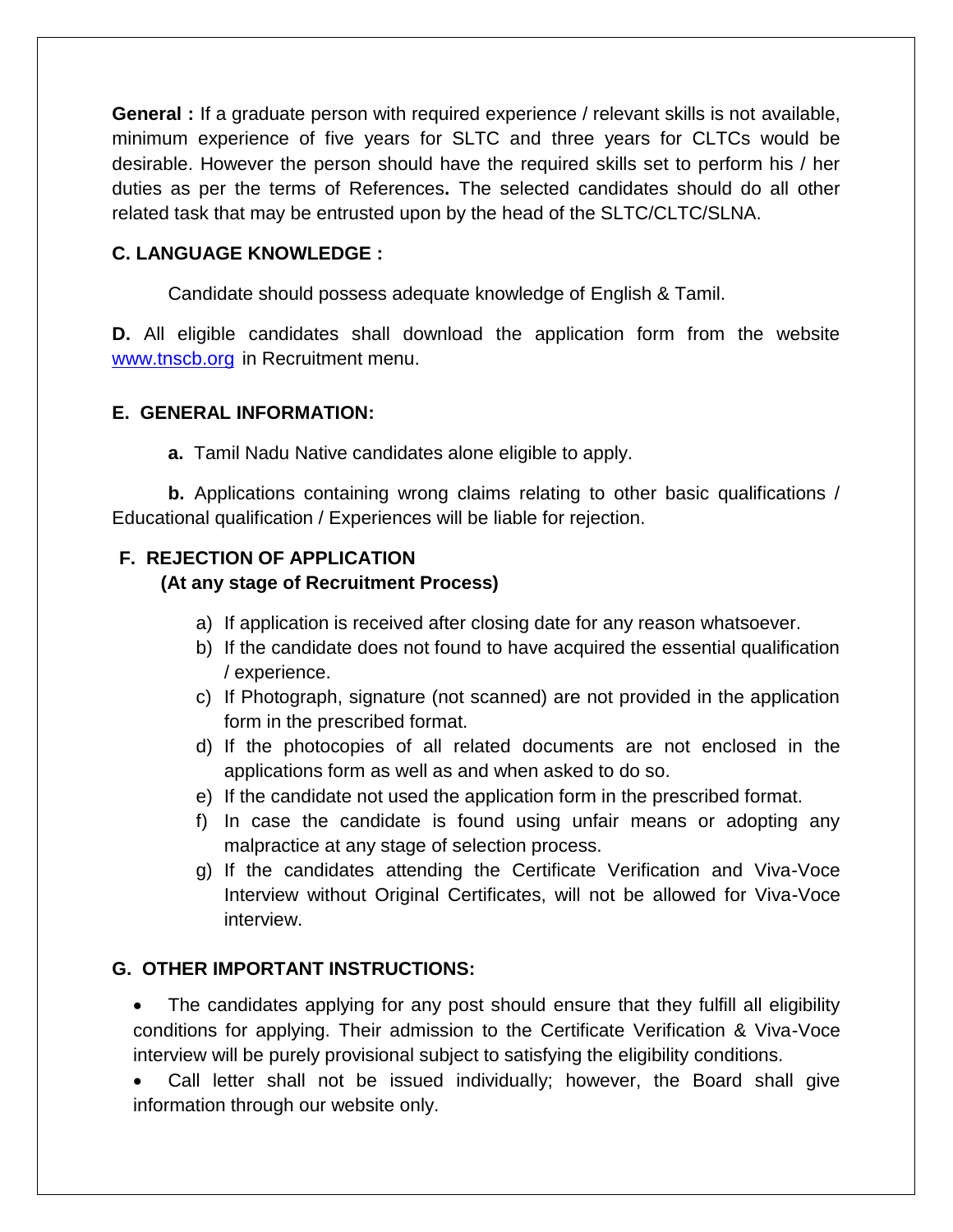No TA / DA will be paid to the candidates for participation in Certificate Verification & Viva-Voce Interview.

 Engagement shall be purely made on contractual basis initially for six months or co-terminus with the scheme. However, the contract may be extended by the board subject to the requirement of the board and satisfactory performance of the contractual employees. Further, contract shall be terminated al-abinitio at the closure of the scheme.

 The Board shall have the right to dis-engage any of the candidates before expiry of contractual period of six months for poor performance, indiscipline or any other act which is constructed deter-mental in the implementation of the scheme and decision of the Chairman, TNSCB shall be final.

 Preferences will be given to the candidates fulfils the prescribed eligibility criteria and who have already worked in similar scheme of the Government.

 The Selected candidates shall submit NoC of the previous employer at the time of joining.

 Candidates have to apply against the posts in a particular cluster as defined in Annexure and the merit list shall be drawn cluster wise. However, if there is no eligible candidate found for the posts in a particular cluster; the posts shall be filled from the merit list drawn at divisional level.

 **The Tamil Nadu Slum Clearance Board reserves its right to postpone / cancel the recruitment process at any stage without assigning any reasons thereof.**

#### **GENERAL NOTE :**

The duly filled application with required photocopy of documents (duly selfattested) such as  $10^{th}$  / SSLC Certificate, HSC /  $+2$  Certificate (as applicable), Degree Certificate (UG/PG as applicable) with Consolidated Mark sheet with CGPA / Percentage of Marks, Experience Certificate (should be authenticated by the previous / present Employer / Institution / Organisation) etc., are mandatory. The candidates are hereby instructed not to send any original certificates while applying for the above posts.

The candidates are instructed to apply for the post and should write in the envelope for which post they are applying. The applicant who are eligible for applying more than one post are required to apply separately for each post in separate envelope.

The duly filled application form (as prescribed) should be sent **only through Registered Post / Speed Post** and should reach on or before **28.04.2017 up to 5.00 PM.** to the following address :

> **The Principal Secretary / Managing Director, Tamil Nadu Slum Clearance Board, No. 5, Kamarajar Salai, Chennai - 600 005.**

> > Phone No. : 044 – 28442784